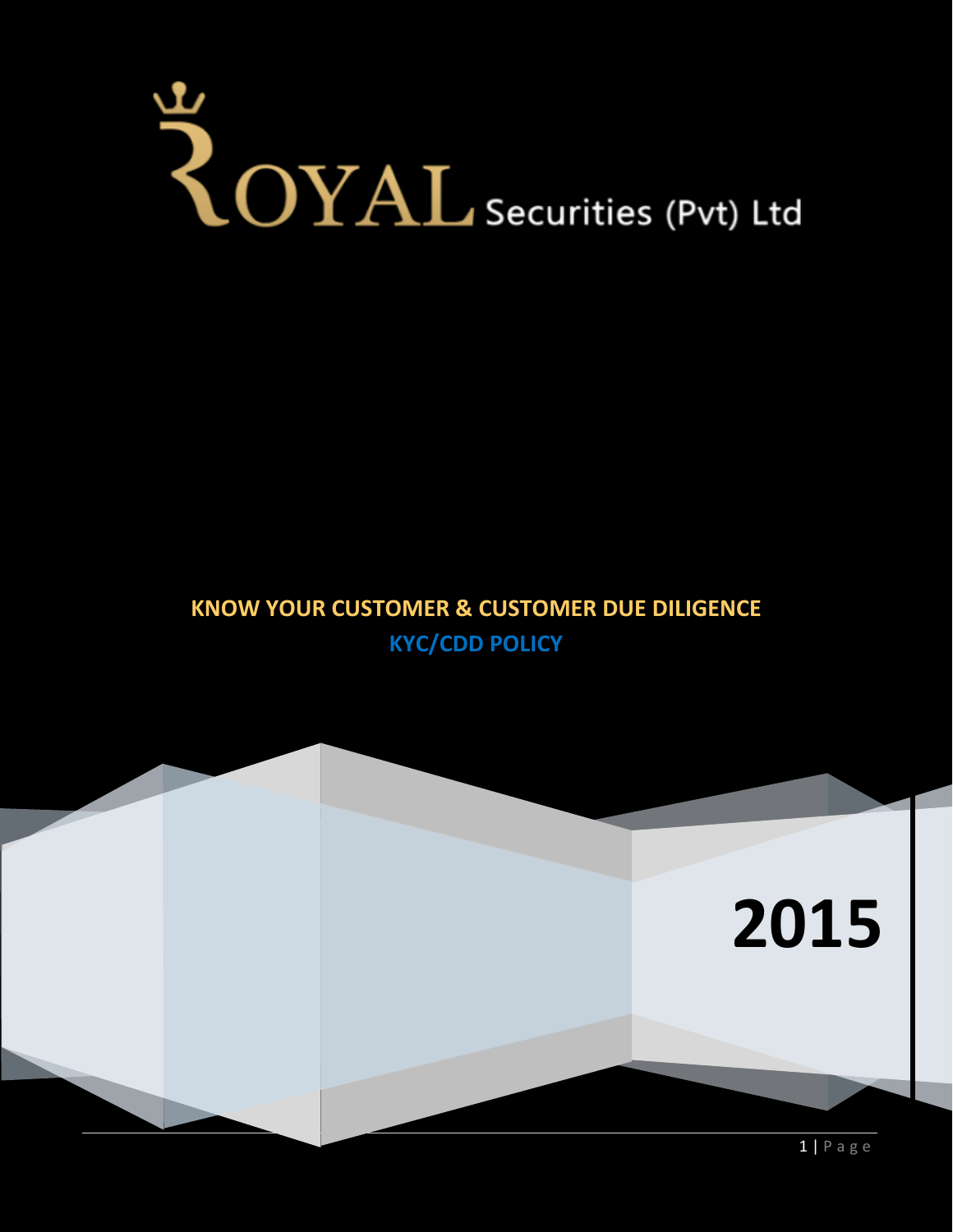

# **Director's Responsibility Statement**

**Royal Securities (Pvt) Ltd.** has designed a Know Your Client/ Customer Due Diligence Policy, referred as the KYC/CDD Policy in accordance with the guidelines provided by the Exchange.

This policy defines different categories of customers and their identification on the basis of their risk assessment. It also helps identify circumstances where Enhanced or Simplified Customer Due Diligence is required.

While developing the KYC and CDD policies and framework, International best practices, recommendations from the relevant bodies such as Financial Action task Force (FATF) must be taken into account.

**Effective Date : 01st July, 2015** 

| Approved<br>В٧ | п  |   |
|----------------|----|---|
|                |    |   |
| _              | -- | ـ |

**Rizwan Riaz (Company Secretary)**

**Approved By :\_\_\_\_\_\_\_\_\_\_\_\_\_\_\_\_\_\_\_\_\_\_\_\_\_**

**Imran Khan (C.E.O)**

**Approved By :\_\_\_\_\_\_\_\_\_\_\_\_\_\_\_\_\_\_\_\_\_\_\_\_\_\_**

**Naima Atif (Director)**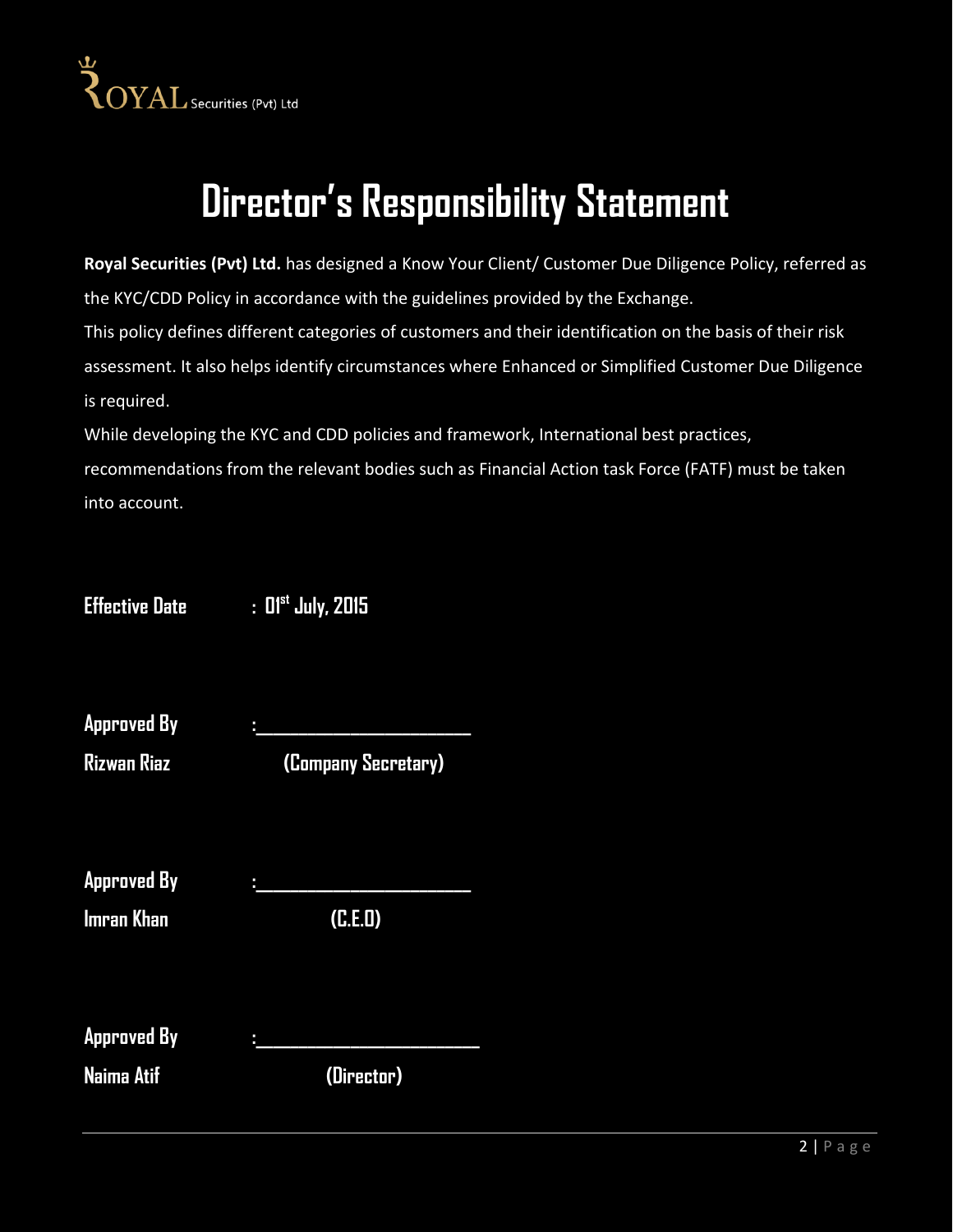

# **INTRODUCTION**

This document details the Know Your Customer/Customer Due Diligence (KYC/CDD) guidelines and Anti-Money Laundering guidelines to be followed by **Royal Securities (Pvt) Ltd.** Effective from 1st **July, 2015**. This policy will be reviewed annually or on the basis of any material change in the regulatory requirements or business operations of the Company.

The said policy & measures will enable **Royal Securities (Pvt) Ltd.** to know and understand its customers and their financial dealings better which in turn will help it manage risks prudently. The policy and measures will further help in preventing the company being used, intentionally or unintentionally by unscrupulous and criminal elements for money laundering activities.

# **Following are key elements of the policy:**

- a. Customer Identification Procedures;
- b. Risk assessment of customer
- c. Enhanced Due Diligence.
- d. Ongoing Due Diligence.
- e. Simplified Due Diligence.
- f. Compliance.
- g. Data Retention.
- h. Training & Employee Screening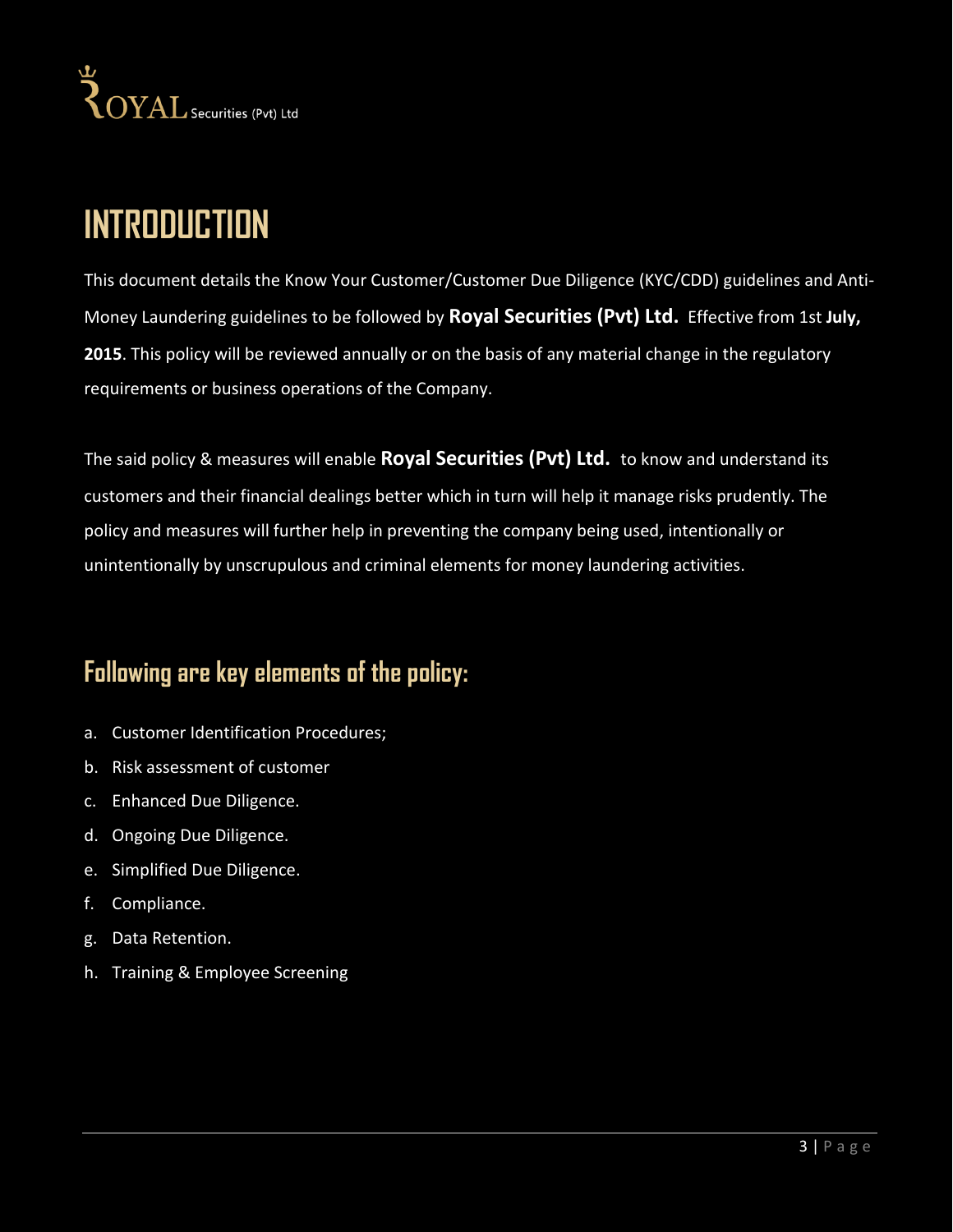$\sum_{\text{VAL securities (Pvt) Ltd}}$ 

# **1. Customer Identification Procedure:**

Customer identification means identifying the customer and verifying his/ her identity by using reliable, independent source documents, data or information while establishing a relationship. The Company will obtain relevant documents to prove the applicants identity, place of residence, age etc which are necessary to establish identity and contactibility of each new customer.

As per the internal classification, for low and medium risk customers, the company will, either through its own officers carry out verification of originals, place of residence etc. as well as take signature verification wherever necessary. partnership firms/limited companies, the company will obtain and verify the necessary documents to prove empowerment of the individual who is the designated authority for such applicant. In addition to this, the company's officers will do a personal discussion with the customer at his residence/office in order to interact with other family / workplace members which will also help ascertain the genuineness of the prospective customer.

Company has to take all reasonable care to establish the true identity of customers. A minimum set of documents that need to be obtained from customers/potential customers at the time of opening their brokerage account has been prescribed by SECP, PSX, CDC & NCCPL. Company shall demand any other document from the account opener if company believes it will help in establishing the true identity of the customer and the real controlling person behind the account. Company would not open anonymous or obviously fictitious accounts.

It is important to recognize if a customer is acting on behalf of another person. If this is the case, than the identity of that person should be ascertained and relevant documents of that person needs to be obtained also.

Apart from this, the following guidelines will be followed while dealing with specific clients:

# **1.1 Trust/Nominee or Fiduciary Accounts**

Company shall attempt to determine whether the customer is acting on behalf of another person as trustee/nominee or any other intermediary. If so, Company will insist on receipt of satisfactory evidence of the identity of the intermediaries and of the persons on whose behalf they are acting,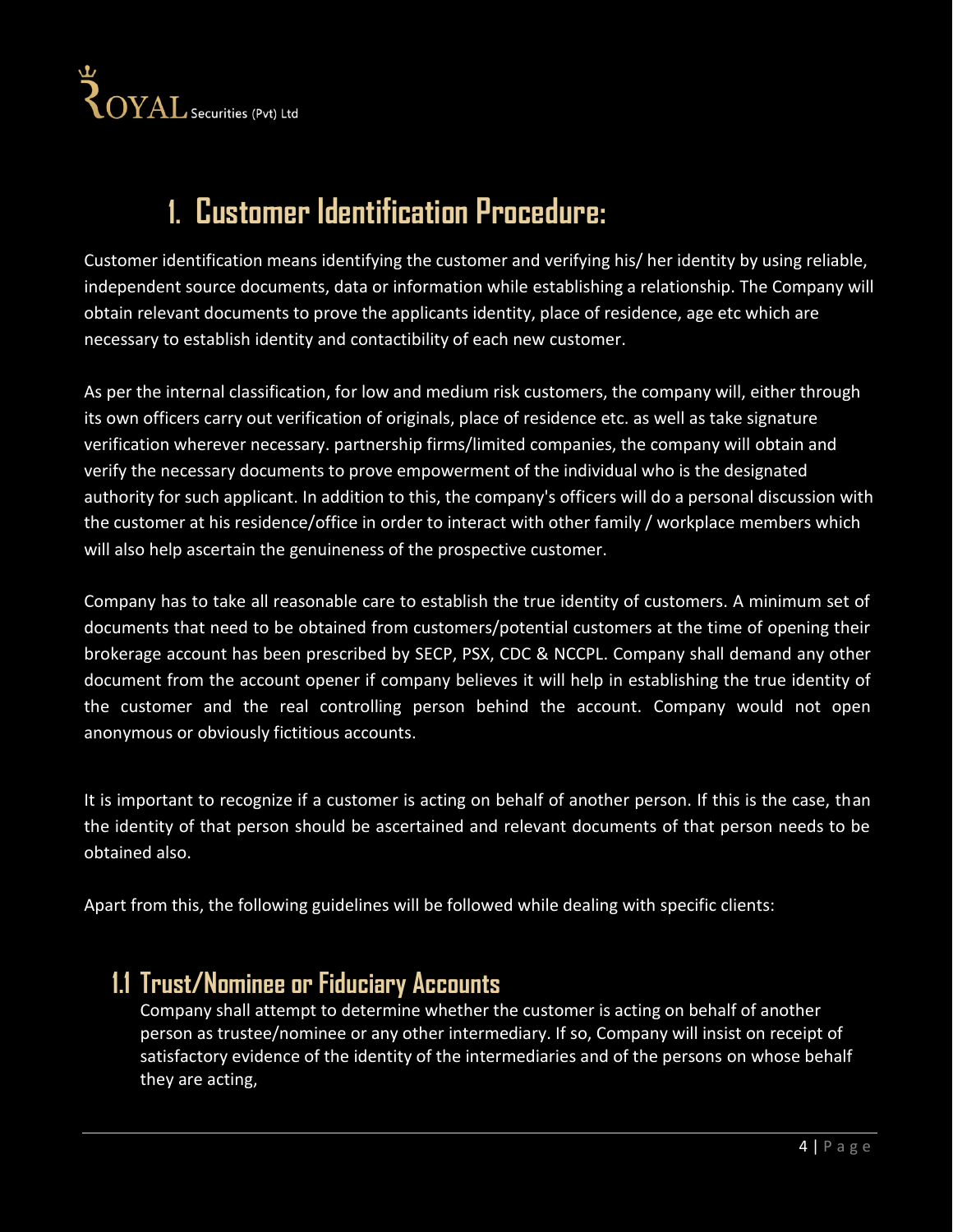# **1.2 Accounts of companies and firms**

Company shall attempt to verify the legal status of the legal person/ entity through proper and relevant documents. Company shall attempt to verify that any person, who purports to act on behalf of the legal / juridical person/entity, is so authorized and verify the identity of that person Because of sensitive nature of public sector (government) entities and risk of potential conflict of interest.

# **1.3 Accounts of Govt. Institutions.**

Company shall make sure that account of Govt. Institutions are not opened in the name of employee(s)/official(s) any such account which is to be operated by an officer of the Federal/Provincial/Local Government in his/her Official capacity shall be opened only on production of a special resolution/ authority from the concerned administrative department duly endorsed by the Ministry of Finance or Finance Department of the concerned provincial or Local Government.

# **1.4 Categorization of Customers**.

When an individual or an organization/institution opens brokerage account with **Royal Securities Pvt Ltd.** , it is important to find out and document in broad Terms what does the customer intend to do. For example, are there any specific sectors or stocks that the customer does not which to participate in; is the customer intending to invest for short-term only or is the customer intending to invest for longer term; will investment be only in liquid scrips or any scrip; or any other special needs or requirements of the customer. This, along with customer's other information such as age, gender, occupation, knowledge of market, etc. will help us develop a sense of the risk taking capacity and profile of the customer and thus guide the customer in more effective manner. At the same time, it will also help us to understand whether the customer should be classified as a low risk or a high risk customer from the KYC/CDD perspective. For example, a domestic customer working in a company with regular income would be low risk category; on the other hand, a government employee may be in a higher risk category because of the potential for conflict of interest; or a foreign organization having foreign currency sources would be in high risk category requiring more careful identification procedure and close monitoring of account operations.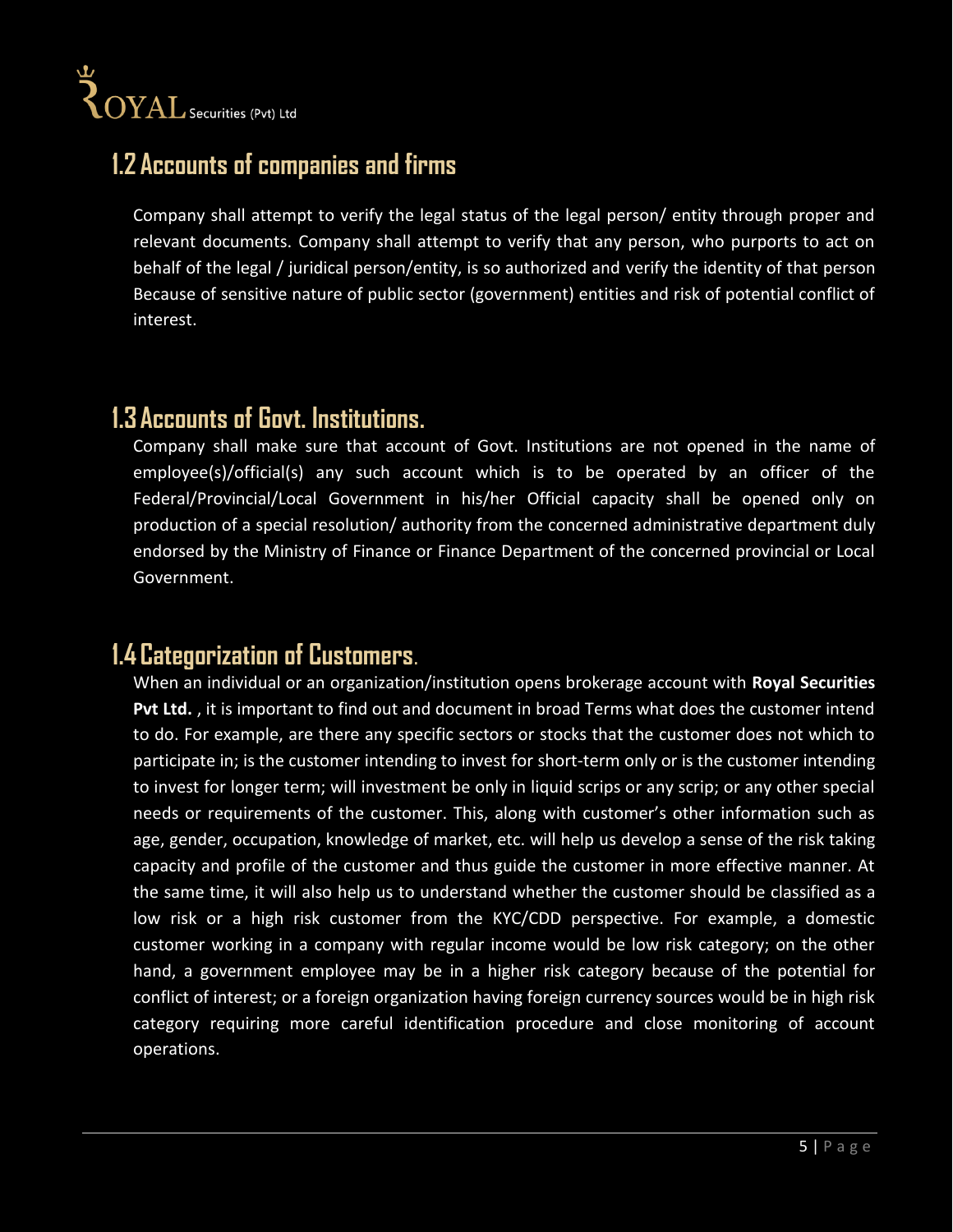# $\sum_{\text{VAL} }^{\text{L}}$  Securities (Pvt) Ltd

**1.5 Cash Transactions:** As is already the practice and part of PSX regulations, Company must follow the regulations that the all receipts/payments above Rs 25,000/= are made through cross – cheques, bank drafts, pay-orders or other crossed banking instruments. Where any cash is accepted from a customer in an exceptional circumstance only, it has to be immediately reported to Exchange with clear reasons as to why the cash receipt was accepted by the Company.

# **1.6 Physical Presence :**

Physical presence of the account opener/authorized representative is necessary at the time of opening account. In the case of non-resident/overseas customers or customers in other cities where **Royal Securities (Pvt) Ltd.** does not have a branch/office, more strong identity verification procedures should be applied. These include verification by a reliable third party, reference of an existing customer of Company, confirmation from another Brokerage House with whom the customer had an account etc.

Furthermore, it is important when obtaining confirmation from third parties in other jurisdictions, especially foreign, that brokers consider whether that foreign jurisdiction is following the Financial Action Task Force (FATF) recommendations. The list of jurisdictions following FATF recommendations is available

# **2. Risk Assessment**

For the purpose of applying the correct guidelines for identification and underwriting of potential customers, they will be broadly divided into low, medium and high risk

#### **Categories as follows**

- 2.1 **Low Risk:** For the purpose of risk categorization, individuals and entities whose identities and sources of wealth can be easily identified and transactions in whose accounts by and large conform to the known profile, shall be categorized as low risk. Illustrative examples of low risk customers are –
	- i. Salaried employees whose salary structures are well defined.
	- ii. People belonging to government departments, Public Sector Units, Public Limited Companies, Multinational Companies etc;
	- iii. Self-employed customers with proper income documents.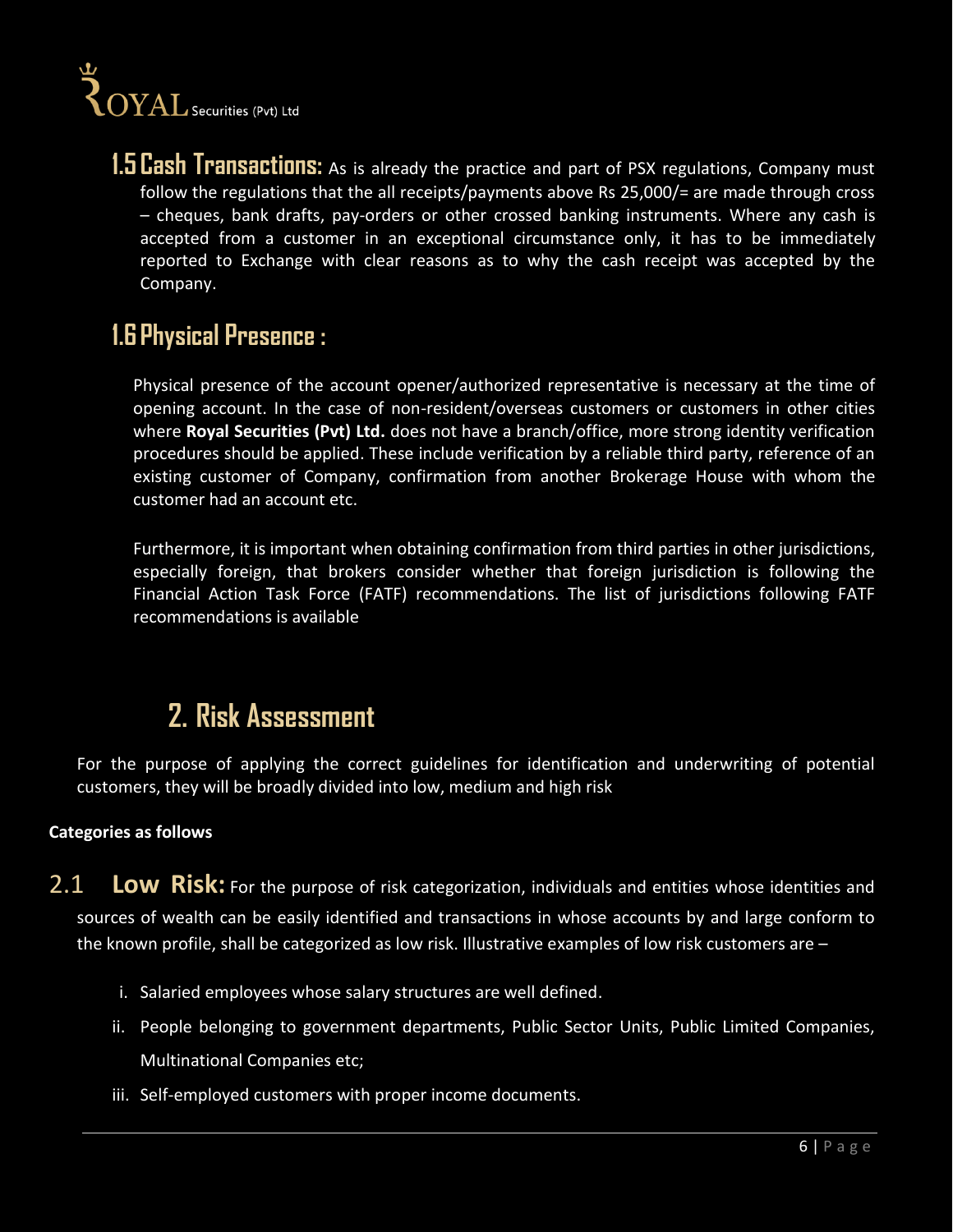

2.2 **Medium Risk:** Individuals or entities whose source of wealth can be established through reference checks and verification shall be categorized as medium risk. Illustrative examples of medium risk customers will be -

- i. Salaried applicants working with Private Companies or small enterprises where the income is verified with the employer;
- ii. Contractually employed applicants with variable income/unstructured income where the income is verified with the principal / primary source of income;
- iii. Self-employed customers with a sound business where we can verify with suppliers/customers as to nature and volume of transactions as well as credibility in business dealings.

2.3 **High Risk:** Individuals or entities that pose a higher than average risk to the Company will be categorized as high risk customers. This will be ascertained after looking at the customer's background, nature of business/employment, predictability of cash flows etc. Illustrative examples of high risk customers will be –

- i. Non-resident customers;
- ii. Legal persons or arrangements including non-governmental organizations; (NGOs)/ not-forprofit organizations (NPOs) and trusts / charities;
- iii. Customers belonging to countries where CDD/KYC and anti-money laundering regulations are lax or if funds originate or go to those countries;
- iv. Customers whose business or activities present a higher risk of money laundering such as cash based business;
- v. Customers with links to offshore tax havens;
- vi. High net worth customers with no clearly identifiable source of income;
- vii. There is reason to believe that the customer has been refused brokerage services by another brokerage house;
- viii. Non-face-to face / on-line customers;
- ix. Establishing business relationship or transactions with counterparts from or in countries not sufficiently applying FATF recommendations; and
- x. Politically Exposed Persons (PEPs) or customers holding public or high profile positions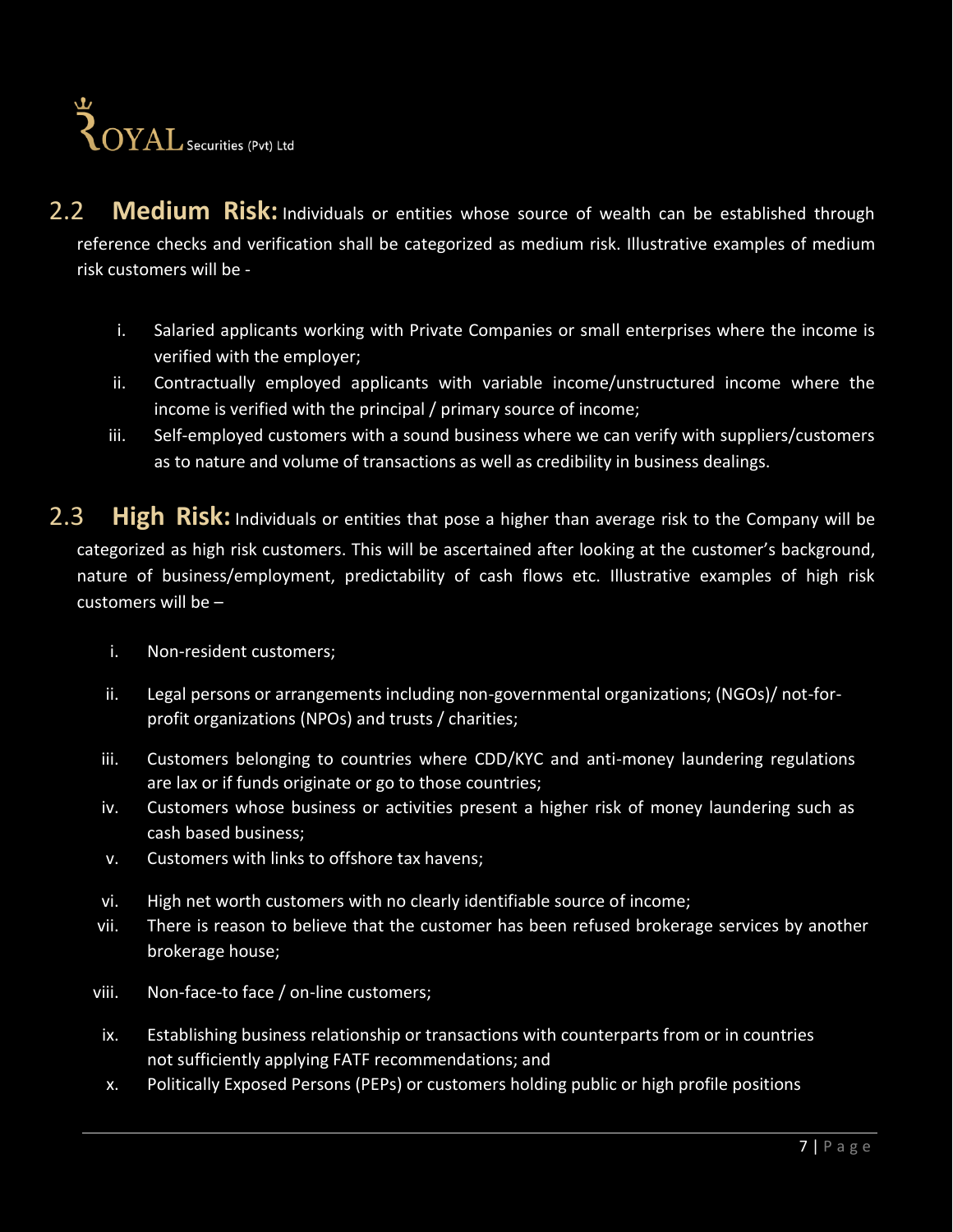# ىك  $\sum_{\text{OYAL} }$  Securities (Pvt) Ltd

We have discussed assessment and categorization of customers as low, medium or high risk profile above. This risk assessment by company has to be done on the basis of information obtained at the time of brokerage account opening and has to be updated on the basis of information obtained during the relationship and doing business with the customer. It should be based on customer's identity, nature of income, source of funding, location/domicile of customer, etc.

"Politically Exposed Persons" (PEPs') also fall under 'High Risk Category'. These generally include individuals in prominent positions such as senior politicians, senior government, judicial or military officials; senior executives of State Corporations and their family members and close associates. These individuals present reputational risk and potential conflict of interest and extra caution is required when opening their brokerage account and monitoring their account activity. The above definition is not intended to cover middle ranking/junior officials in above noted categories. However, prudence requires **Royal Securities (Pvt) Ltd.** to be careful.

**Royal Securities (Pvt) Ltd.** should conduct a self-assessment for money laundering and terrorist financing risk, identifying and documenting the key risks presented by virtue of its business model, types of customers and geographical placement.

**Royal Securities (Pvt) Ltd.** need to assess the risk of potential money laundering/terrorism financing and the guidelines and this commentary will help in documenting such risk if company assesses that it exists.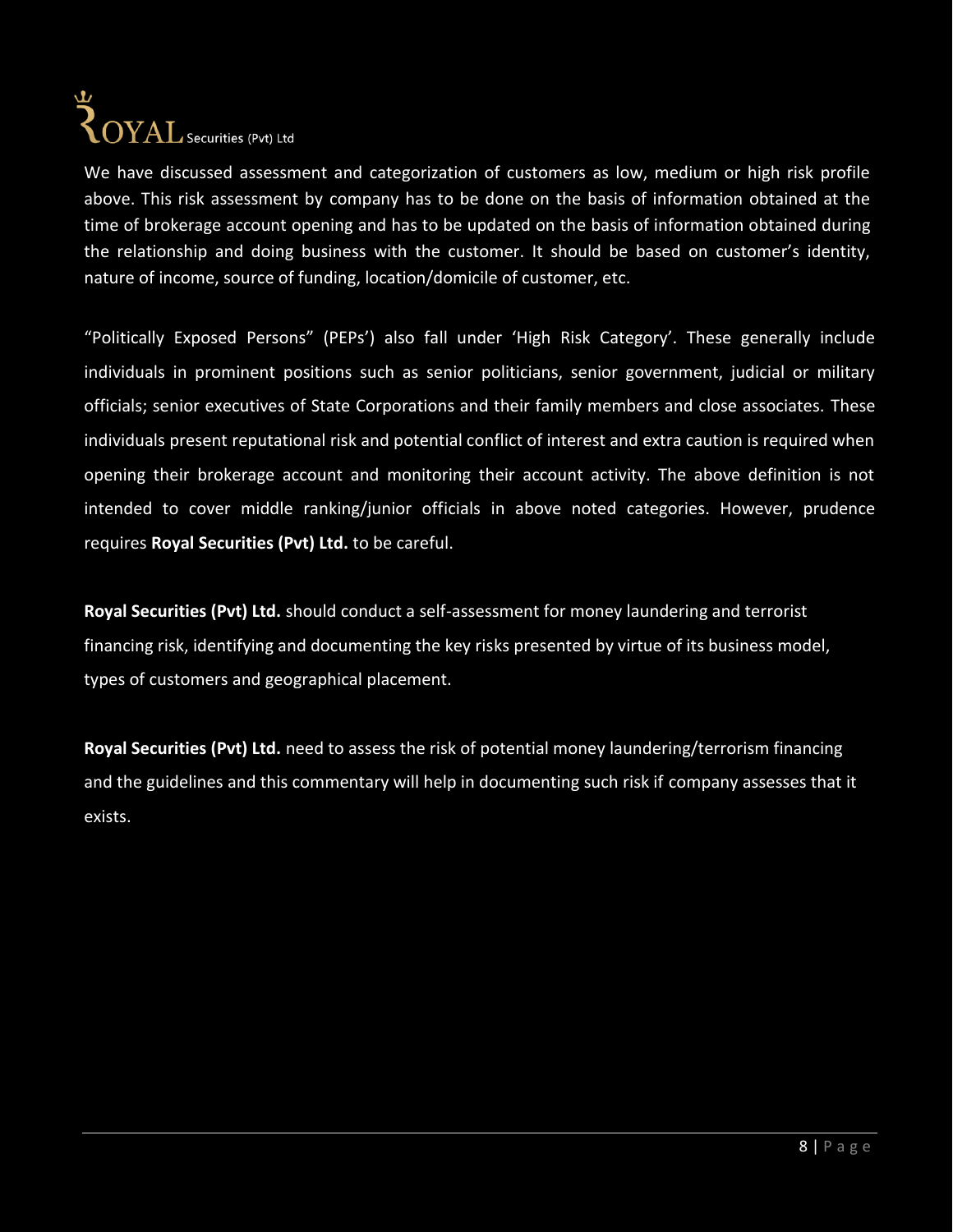

# **3. Enhanced Due Diligence**

- 3.1 Once a customer has been categorized as 'High Risk', it is necessary for Company to have Enhanced Due Diligence (EDD) when dealing with such a customer. Policies and procedures should be put in place so that activities and transactions of 'High Risk' customers are monitored and any unusual transactions are reported in a 'Suspicious Transaction Report (STR)'.
- 3.2 In the above context, when dealing with high-risk customers, including Politically Exposed Persons (PEP's) nominee director/senior management of **Royal Securities** has to approve the opening of brokerage account. In the case of 'High Risk Category' customers, it is all the more important for Royal Securities to determine the source of wealth and funds invested. It should be noted that this exercise of categorizing customers in 'Low', 'Medium' and 'High Risk' categories applies to all customers, including existing customers, Thus, once Royal Securities has carried out the above exercise, if an existing customer falls into 'High Risk Category', the above requirements for monitoring and reporting suspicious transactions and senior management approval for continuing with the customer will also apply to such customer(s).
- 3.3 If the above requirements cannot be fulfilled by customer than company should not open the brokerage accounts of such person(s) and file a Suspicious Transaction Report (STR). In case an existing customer falls into 'High Risk Category' and the company is unable to fulfill the above mentioned requirements, such account should be closed and a Suspicious Transaction Report filed.
- 3.4 Similarly, brokerage account should not be opened if company is unable to verify the identity of the customer /beneficial owner of the account or if it is unclear what the purpose and intention of customer is and should file an STR. If there are any such existing accounts they should be closed and a Suspicious Transaction Report (STR) filed.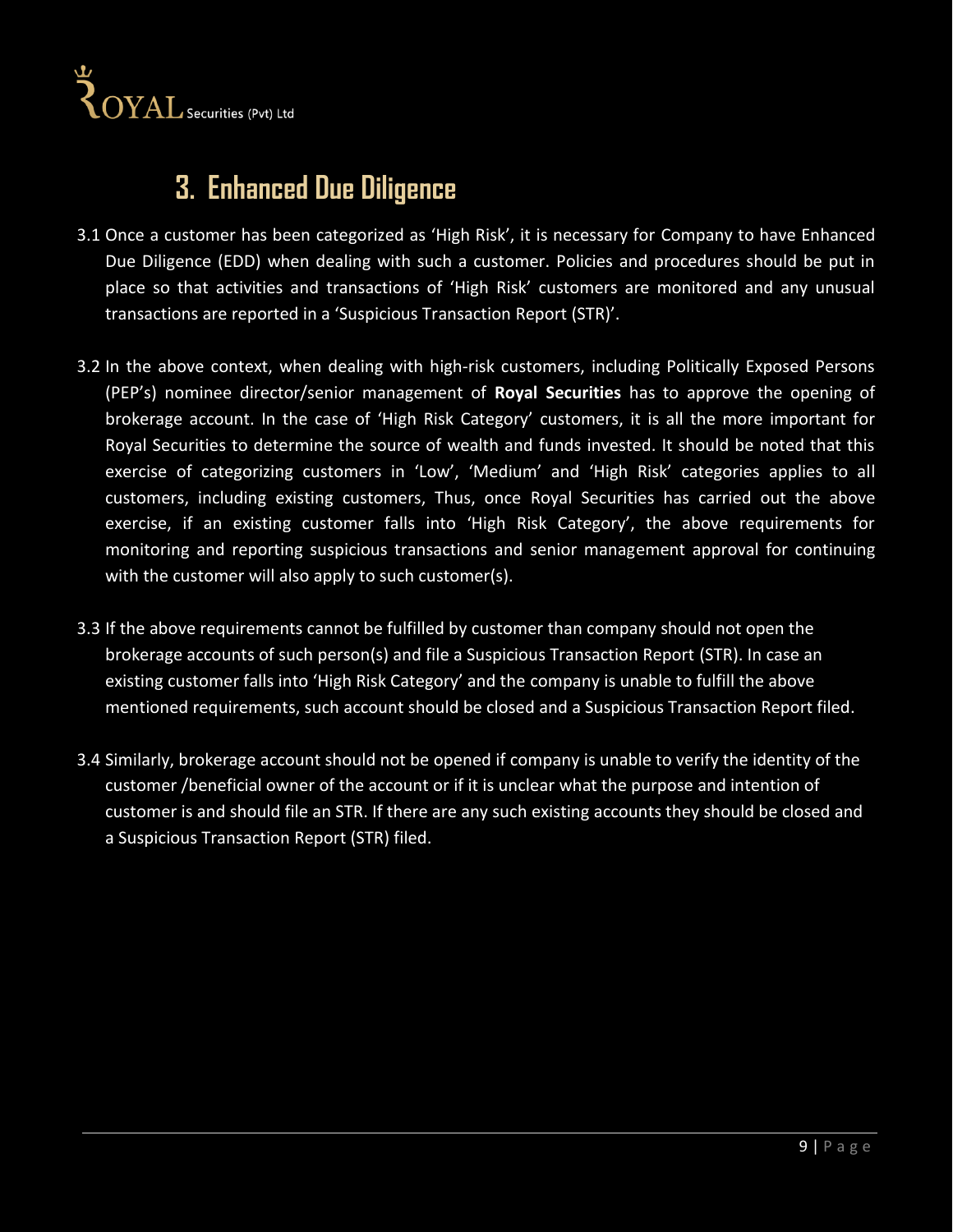



### **Examples of Suspicious Transactions**

**Examples of suspicious transactions are listed below. The list is non exhaustive and only provides examples of ways in which money may be laundered through the capital market.**

#### **Unusual Transactions**

- 1. Buying and selling of a security with no discernible purpose or in circumstances which appear unusual.
- 2. The intensity of transactions for an inactive trading account suddenly increases without plausible reason.
- 3. The entry of matching buys and sells in particular securities, creating an illusion of trading. Such trading does not result in a bona fide market position, and might provide 'cover' for a money launderer.
- 4. Unusually short period of holding securities.
- 5. Frequent selling of securities at significant losses.
- 6. Structuring transactions to evade substantial shareholding.

#### **Large Cash Transactions**

- 7. The crediting of a customer's margin account using cash and by means of numerous credit slips by a customer such that the amount of each deposit is not substantial, but the total of which is substantial.
- 8. Depositing large cash amounts in the reporting institution's multiple bank accounts in the same day

#### **Transactions Incompatible with Customer's Financial Standing**

- 9. A customer who suddenly starts making investments in large amounts when it is known to the Reporting Institution that the customer does not have the capacity to do so.
- 10. Transactions that cannot be matched with the investment and income levels of the customer.

#### **Irregular Account Movement**

- 11. Abnormal settlement instructions including payment to apparently unconnected parties.
- 12. A client whose account shows active movement of funds with low level of trading transactions.

#### **Suspicious Behavior/Demeanor**

- 13. A customer for whom verification of identity proves unusually difficult and who is reluctant to provide details.
- 14. A group of unconnected customers who share a common correspondence address.

#### **Suspicious Behavior/Demeanor by an Employees of the Reporting Institution**

15. There may be circumstances where the money laundering may involve employees of Reporting Institution. Hence, if there is a change in the employees' characteristics e.g. Lavish lifestyles, unexpected increase in performance, etc. The Reporting Institution may want to monitor such situations.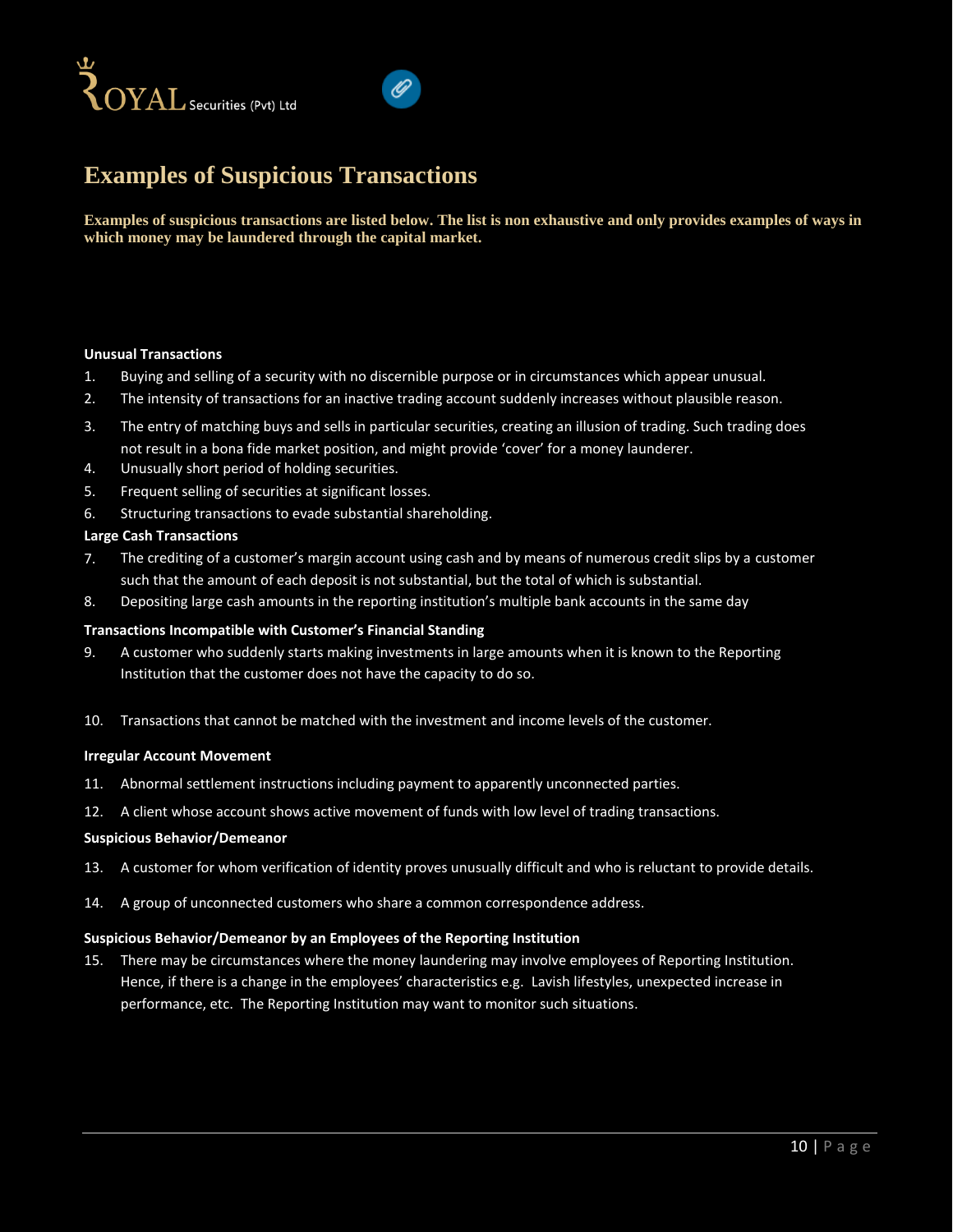

# **4. On‐Going Due Diligence**

- **4.1** For Royal Securities (Pvt) Ltd. Customer Due Diligence (CDD) is not a one-time exercise at the time of account opening only. In order to guard against misuse of our good office against criminal transactions, Royal Securities need to be vigilant at all the times, and keep monitoring transactions of its customers to ensure that the transactions executed in any particular account are within the understanding of company in terms of the customer's profile, risk category, historical pattern of the transactions and their historic funding source. For example, if a domestic individual customer orders a transaction that is significantly different from the average historical transaction size, company has to became alert and be satisfied that no suspicious reportable activity is taking place. Similarly, if a regular domestic customer, all of a sudden shows foreign sources of funds, this is likely to require further investigation by Company.
- **4.2** In the above context, **Royal Securities Pvt Ltd.** should keep all customer records updated and have a policy of assessing any change in customer profile on regular basis, which change should be documented and sufficient information should be obtained regarding such change.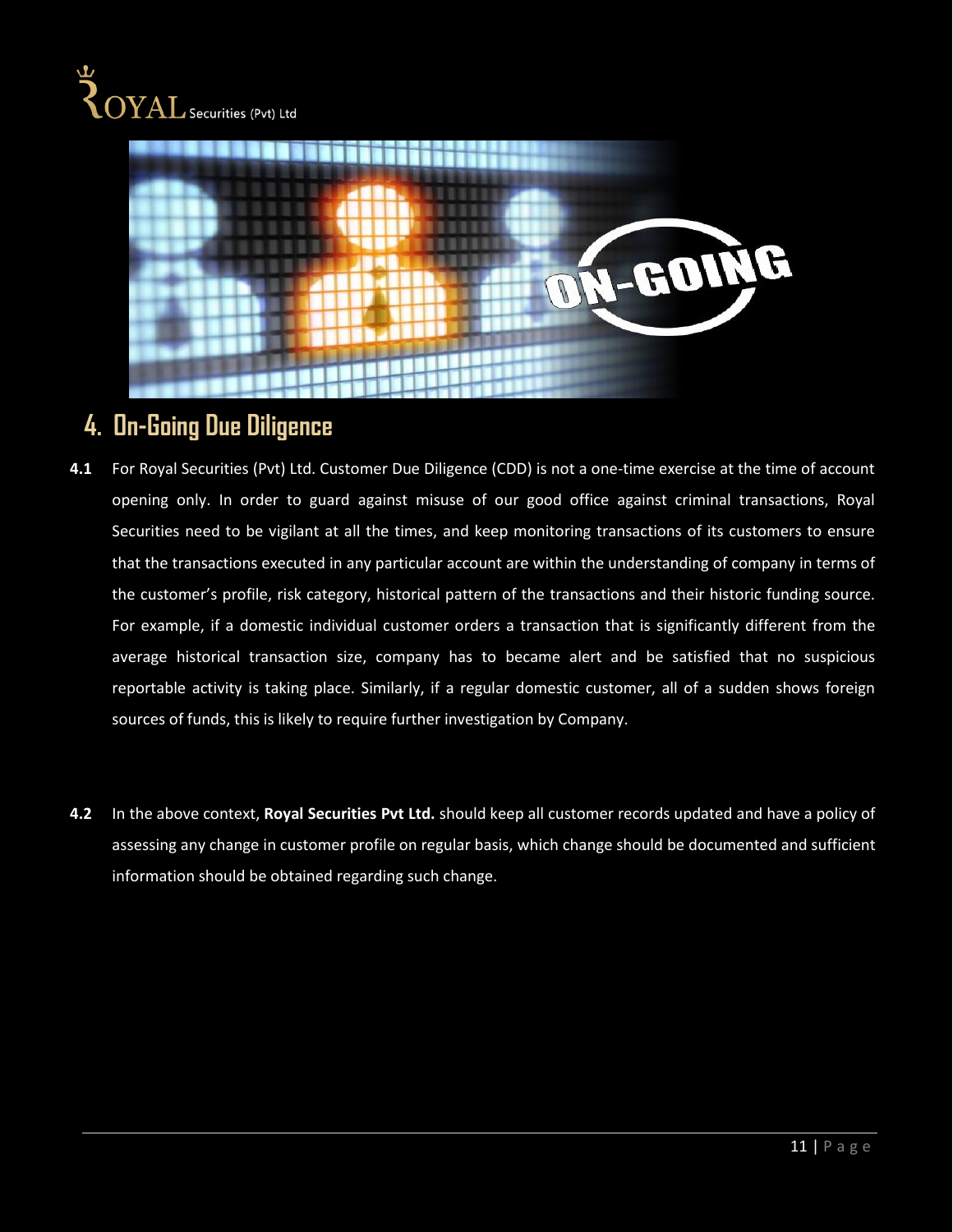

# **5. Simplified Due Diligence:** The purpose of this KYC/CDD guideline is not to make **Royal Securities Pvt**

**Ltd.** operations unnecessarily cumbersome, but to help it guard against its services from being used for money laundering by unscrupulous elements. In this regards:

- **5.1** Allowed simplified or reduced CDD measures in the following circumstances.
	- **a)** Risk of money laundering or terrorist financing is lower;
	- **b)** Information on the identity of the customer and the beneficial owner of a customer is publicly available;
	- **c)** Adequate checks and controls exist;
- **5.2** Accordingly, following customers may be considered for simplified or reduced CDD:
	- **a)** Financial institutions which are subject to requirement to combat money laundering and terrorist financing consistent with the FATF Recommendations and are supervised for compliance with those controls;
	- **b)** Public companies that are subject to regulatory disclosure requirements;
	- **c)** Government administrations or enterprises;
- **5.3** When opting for simplified or reduced due diligence, the FATF guidelines in this regard must be consulted. Simplified CDD should not be followed when there is an identified risk of money laundering or terrorist financing.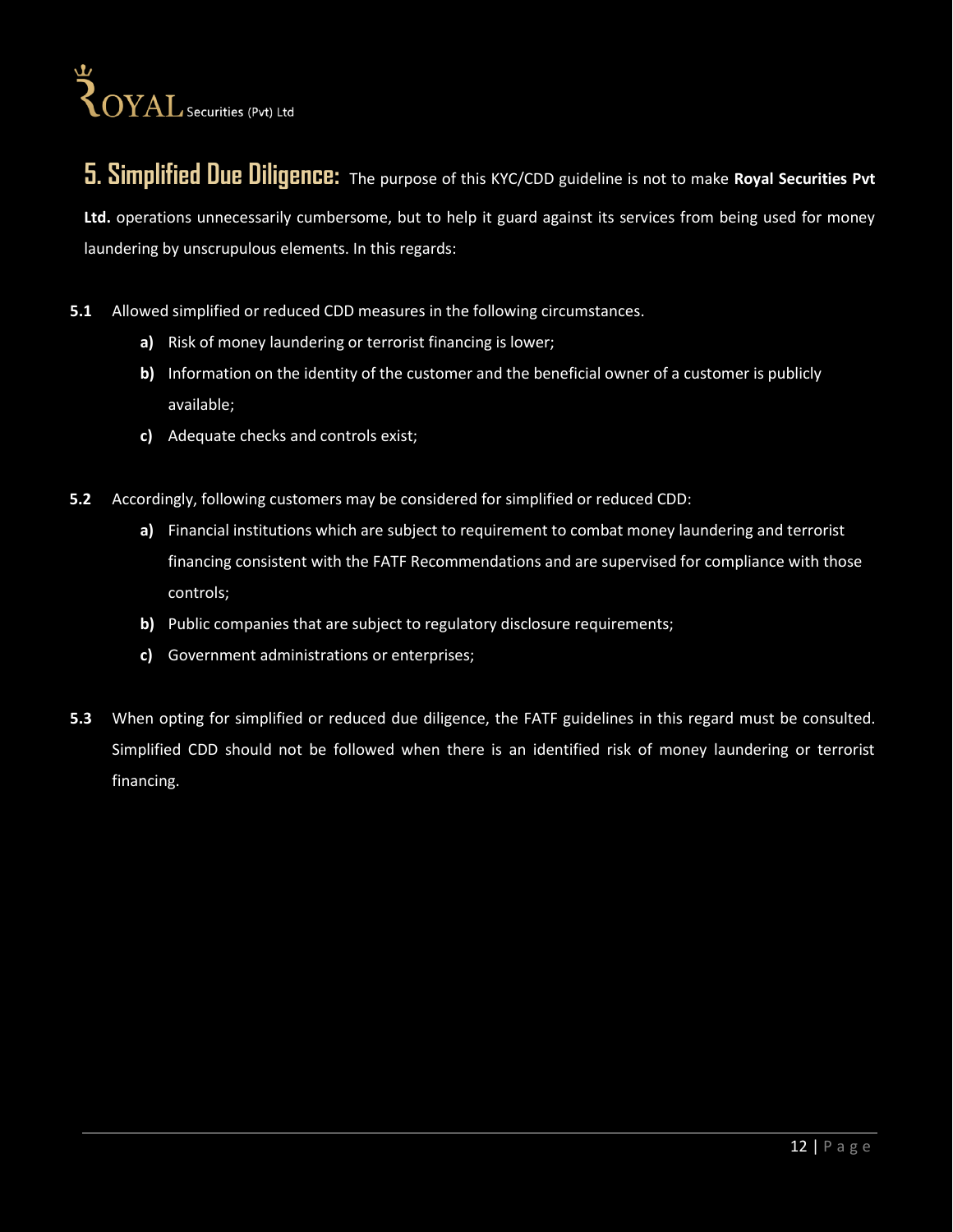



# **6. COMPLIANCE FUNCTION:**

- **6.1** While the above noted KYC/CDD guidelines have been adopted to help Company, Employees and our valued clients to understand the processes involved in KYC/CDD, more importantly a system has been developed at company to implement these guidelines. This has been helping **Royal Securities** to monitor customer transactions and report any suspicious activity in a timely manner. In order to achieve this objective two key elements have been instituted at Royal's end:
	- a) Compliance Function
	- b) MIS reporting
- **6.2** In this context, Royal Securities has skilled Staff to ensure compliance would report to the Board of Directors of Company.
- **6.3** It is the responsibility of the compliance function to ensure that KYC/CDD guidelines are being complied with as well as with other regulatory requirements. This includes maintaining record of violations/non‐compliance identified, which has to be reported to the Board of Directors. Any such record has to be available for inspection by SECP and KSE as and when required.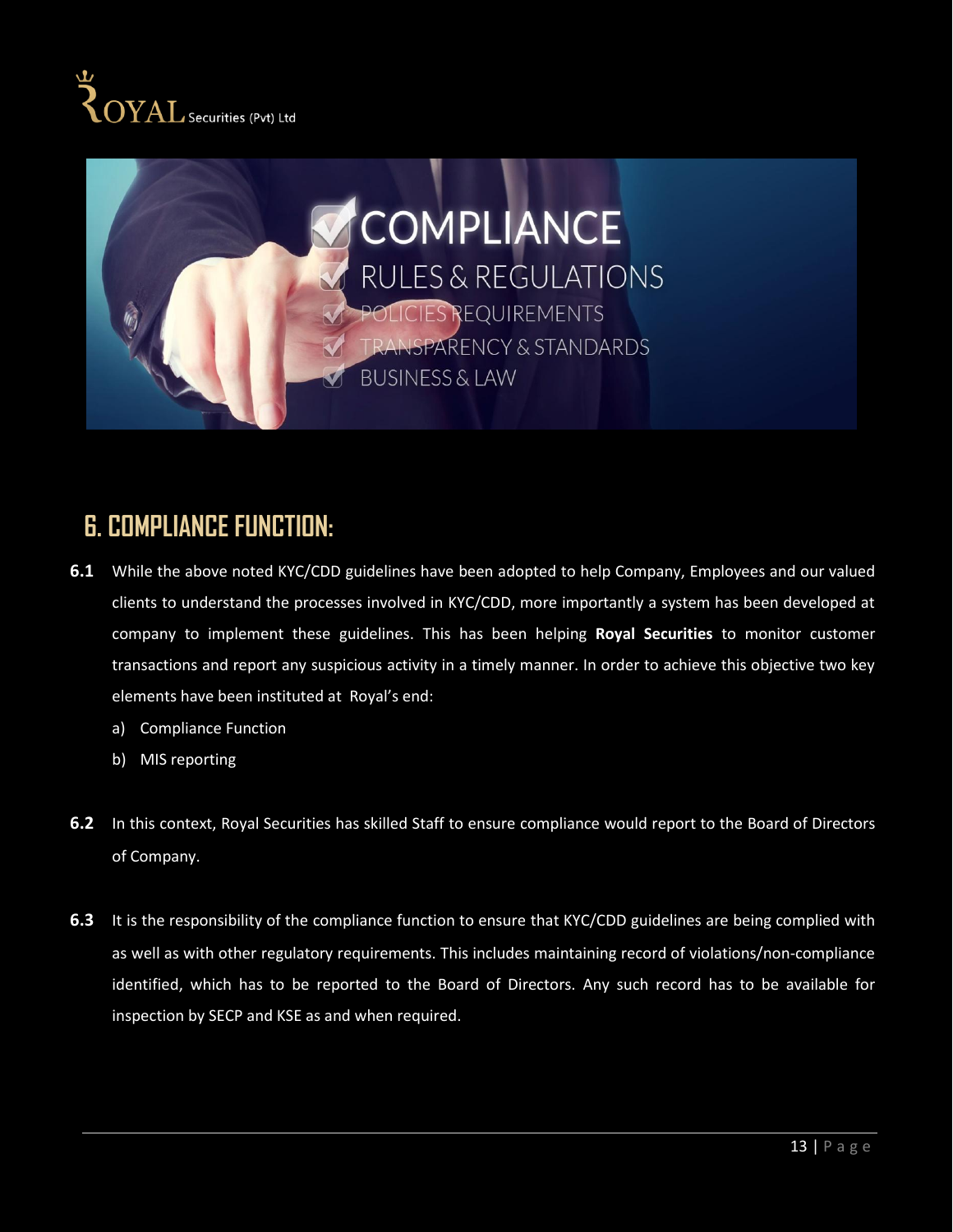# $\boldsymbol{\Omega}$ **2** OYAL securities (Pvt) Ltd<br>**7. Data Retention.**

All data relating to KYC/CDD guidelines & procedures have to be maintained for a minimum of five years and preferably for a period of ten years, including identity of the customer(s), account files and correspondence exchanged with the customer(s).

# **8. Training.**

There will be on‐going training of Royal Securities employees and agents to ensure that they understand their duties under KYC/CDD and are able to perform those duties satisfactorily.

# **9. Screening.**

In order to ensure, for our own safety, that unscrupulous elements do not become employees / agents, **Royal Securities** should have appropriate screening procedures when hiring and also on an ongoing basis to ensure high standards of staff in terms of honesty, integrity, ethics and professionalism. This is important not just for the sake of company own safety and reputation but the reputation of the Capital Market.

# **10. Concluding Remarks**

It should be noted that Company is bound by the requirements of Anti Money Laundering Act, 2010, as applicable and must comply with the provisions of this Act. This includes filing of suspicious Transactions Reports and complying with any directives, circulars, and guidelines with regard to KYC/CDD/Anti‐Money Laundering/Terrorist Financing, issued by the Federal Government. This also means that Company has to provide information concerning its customers and its transactions to the Stock Exchange, Financial Monitoring Unit and the SECP.